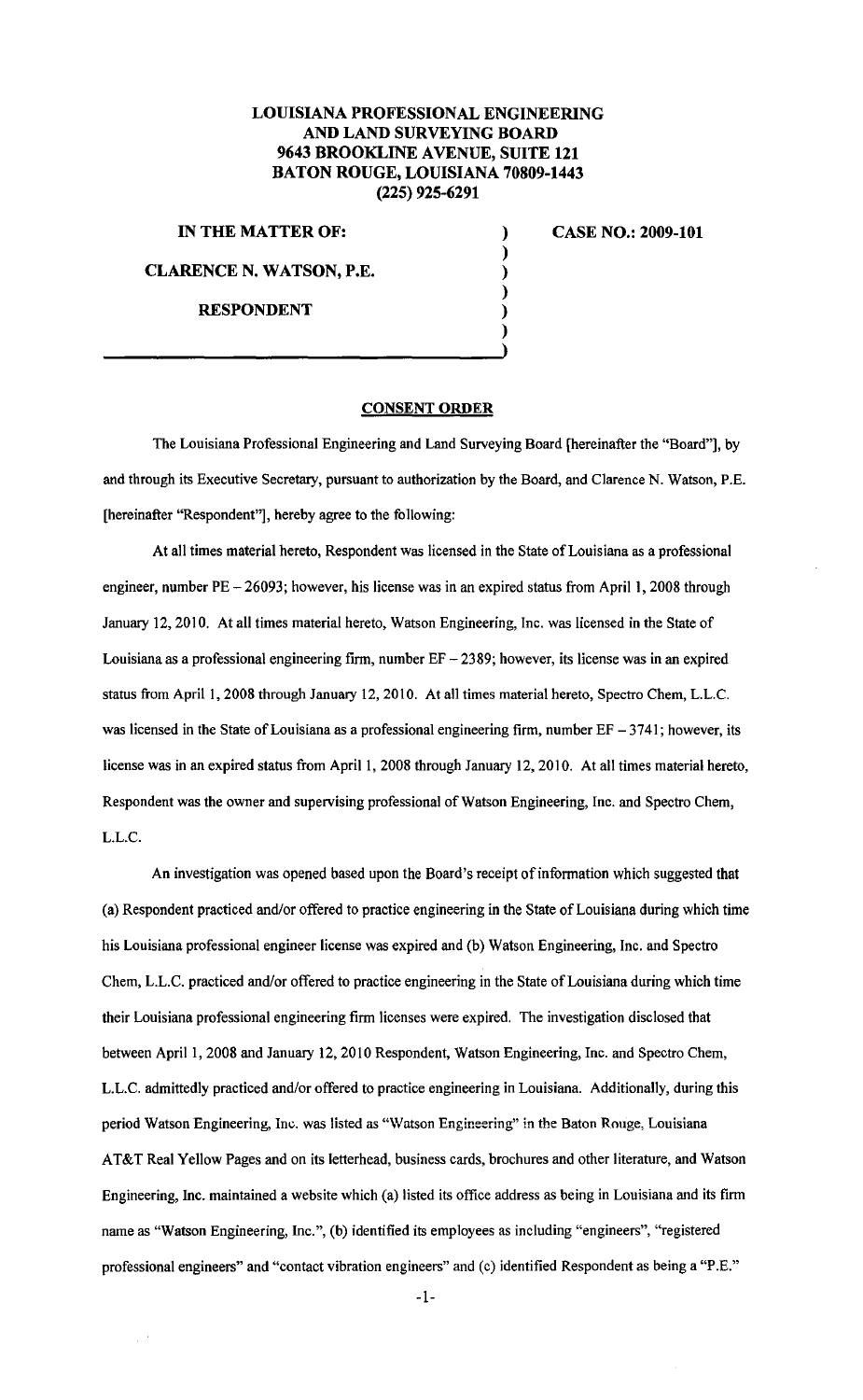and having a "P.E. License" in Louisiana after the expiration of his professional engineer license. Furthermore, during this period Spectro Chem, L.L.C. prepared metallurgical analysis reports for clients in Louisiana and was listed as "Spectro Chern, LLC" in the Baton Rouge, Louisiana AT&T Real Yellow Pages under the heading "Engineers-Professional-Metallurgical".

La. R.S. 37:698(A)(9) and (16) prohibit licensees from practicing and/or offering to practice engineering in the State of Louisiana with an expired license. La. R.S. 37:698(A)(l2) prohibits licensees from aiding or assisting another person in violating the laws and/or rules of the Board. La. R.S. 37:698(H) permits the Board to take disciplinary action against persons who violate La. R.S. 37:698(A)(9), (12) and (16), upon a finding of guilt following the preferral of charges, notice and hearing and a majority vote of its entire membership authorized to participate in the proceeding. La. R.S. 37:698(A)(9), (12) and (16) and 37:698(H) were in effect at all times material hereto.

It is undisputed that (a) Respondent's, Watson Engineering, Inc.'s and Spectro Chern, L.L.C.'s licenses to practice and/or offer to practice engineering in Louisiana were expired from April I, 2008 through January 12,2010, (b) during this time period Respondent, Watson Engineering, Inc. and Spectro Chern, L.L.C. practiced and/or offered to practice engineering in Louisiana and (c) Respondent aided or assisted Watson Engineering, Inc. and Spectro Chern, L.L.C. in violating the laws and/or rules of the Board.

By letter dated February 25,2010, the Board gave notice to Respondent that it was considering the preferral of charges against Respondent on the grounds that he may have violated (a) La. R.S. 37:698(A)(9) and (16), relative to offering to practice engineering in the State of Louisiana with an expired license and (b) La. R.S. 37:698(A)(12), relative to the aiding or assisting of another person in violating the laws and/or rules of the Board.

Wishing to dispense with the need for further disciplinary action and to conclude the instant proceeding without further delay and expense, for the purpose of this proceeding only, Respondent and the Board do hereby enter into this Consent Order, in which Respondent of his own free will consents to the issuance of a Consent Order by the Board, wherein Respondent agrees to (a) pay a fine of one thousand (\$1,000.00) dollars, (b) pay administrative costs of four hundred two and 69/100 (\$402.69) dollars, (c) pay past unpaid renewal fees of one hundred eighty (\$180.00) dollars, (d) successfully complete the Board's online Louisiana Laws and Rules Examination and (e) the publishing of this Consent Order on the Board's website and a summary of this matter in the Board's official journal, the Louisiana Engineer and Surveyor Journal, and the reporting of this matter to the National Council of Examiners for Engineering and Surveying (NCEES), identifying Respondent by name.

-2-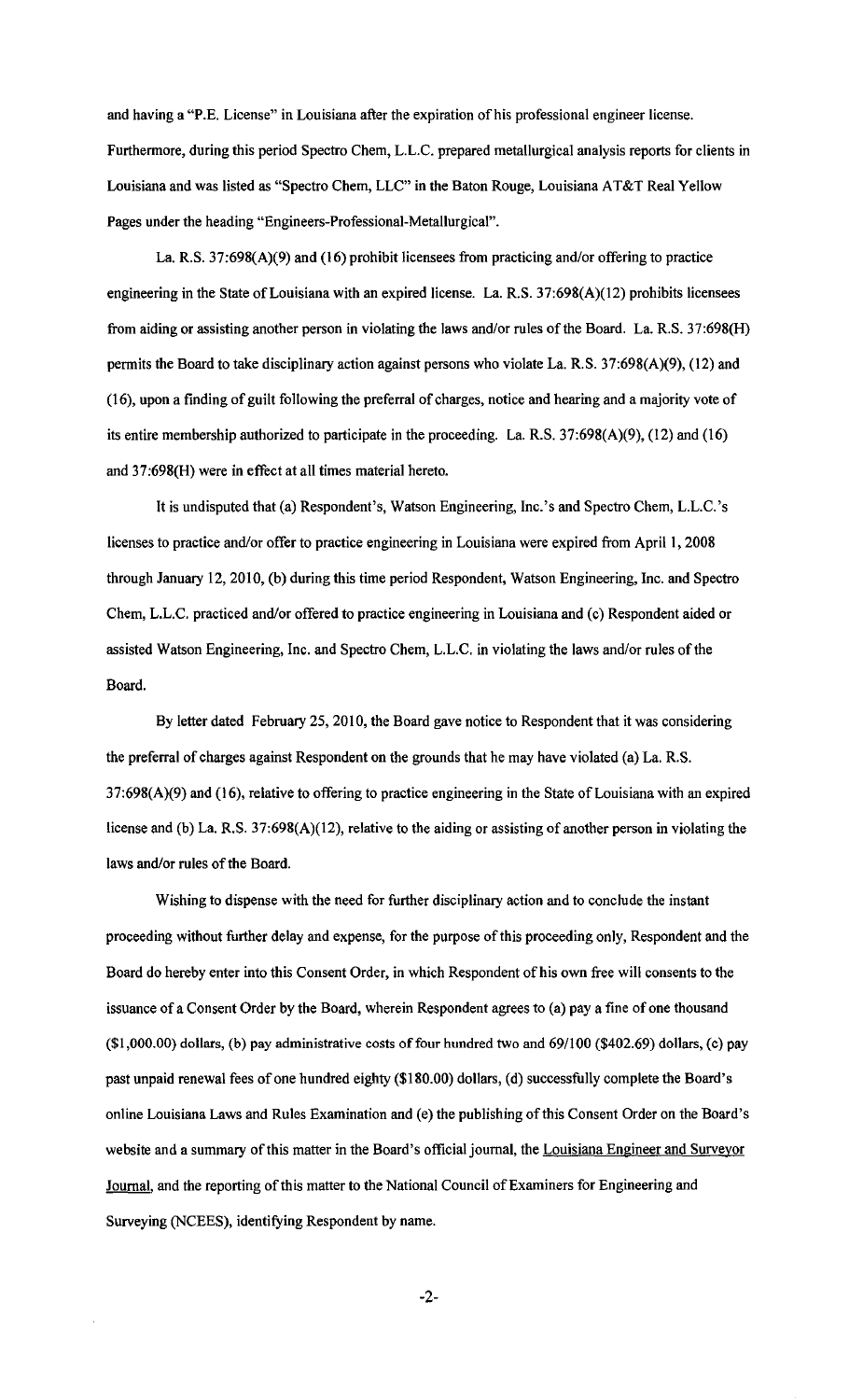Respondent admits to violations of the referenced statutes and/or rules regarding the offering to practice engineering in the State of Louisiana with an expired license and the aiding or assisting of another person in violating the laws and/or rules of the Board. Respondent acknowledges awareness of said laws and/or rules and states that he will comply with all applicable laws and rules henceforth. Respondent has been advised of his right to be represented by counsel before the Board and/or to appear at any hearing personally or by counsel and present witnesses and evidence in his own behalf, and he hereby waives this right and his right to appeal; and he states affirmatively that he has been afforded all administrative remedies due him under the law.

Therefore, in consideration of the foregoing and by signing this Consent Order, Respondent does hereby waive his right to a hearing before the Board, to the presenting of evidence and witnesses in his behalf, to Findings of Fact and Conclusions of Law in this case, and to judicial review of this Consent Order.

Respondent hereby represents (a) that he fully understands the meaning and intent of this Consent Order, including but not limited to its final and binding effect, (b) that he has voluntarily entered into this Consent Order and that no other promise or agreement of any kind has been made to or with him by any person whatsoever to cause the execution of this instrument and (c) that the sanctions set forth in this Consent Order do not prevent the Board from taking further disciplinary or enforcement action against Respondent on matters not specifically addressed in this Consent Order.

WHEREFORE, the Louisiana Professional Engineering and Land Surveying Board and Respondent agree that:

I. Respondent shall pay a fine of one thousand (\$1,000.00) dollars, which shall be tendered to the Board by certified check payable to the Board, due upon the signing of this Consent Order; and

2. Respondent shall pay administrative costs of four hundred two and 69/1 00 (\$402.69) dollars, which shall be tendered to the Board by certified check payable to the Board, due upon the signing of this Consent Order; and

3. Respondent shall pay past unpaid renewal fees of one hundred eighty (\$180.00) dollars, which shall be tendered to the Board by certified check payable to the Board, due upon the signing of this Consent Order; and

4. Respondent shall successfully complete the Board's online Louisiana Laws and Rules Examination with a score of 90% or higher and return it to the Board within sixty (60) days of the effective date of this Consent Order; and

5. This Consent Order shall be published on the Board's website and a summary of this matter shall be printed in the official journal of the Board, the Louisiana Engineer and Surveyor Journal,

-3-